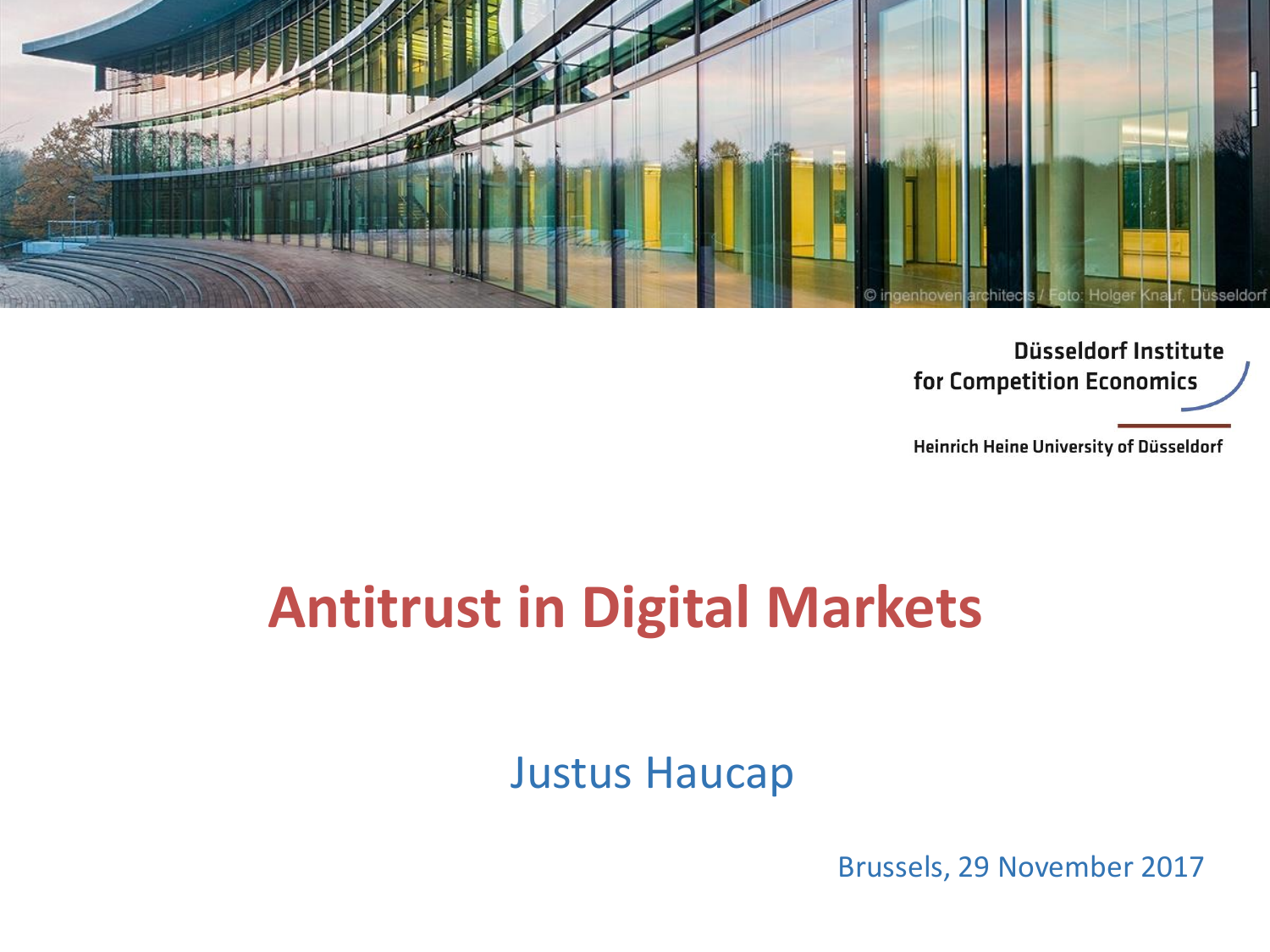### **What is the challenge?**

- **First things first: The Internet (digital markets) tend to foster competition, as consumers have more choice, can compare more prices and products, markets expand in terms of geography, competition intensifies.**
- But: Are there long-term trends towards concentration or even monopolisation?
- Google (Alphabet), Amazon, Apple, Facebook etc. are (among) the most valuable companies in the world. That means: stock markets expect these firms to be extremely profitable. Why?
- Do we need to adjust competition policy instruments to address new problems?
- Answer: Possibly yes, some things change so that competition law enforcement may have to adopt.
- Example: Merger control thresholds.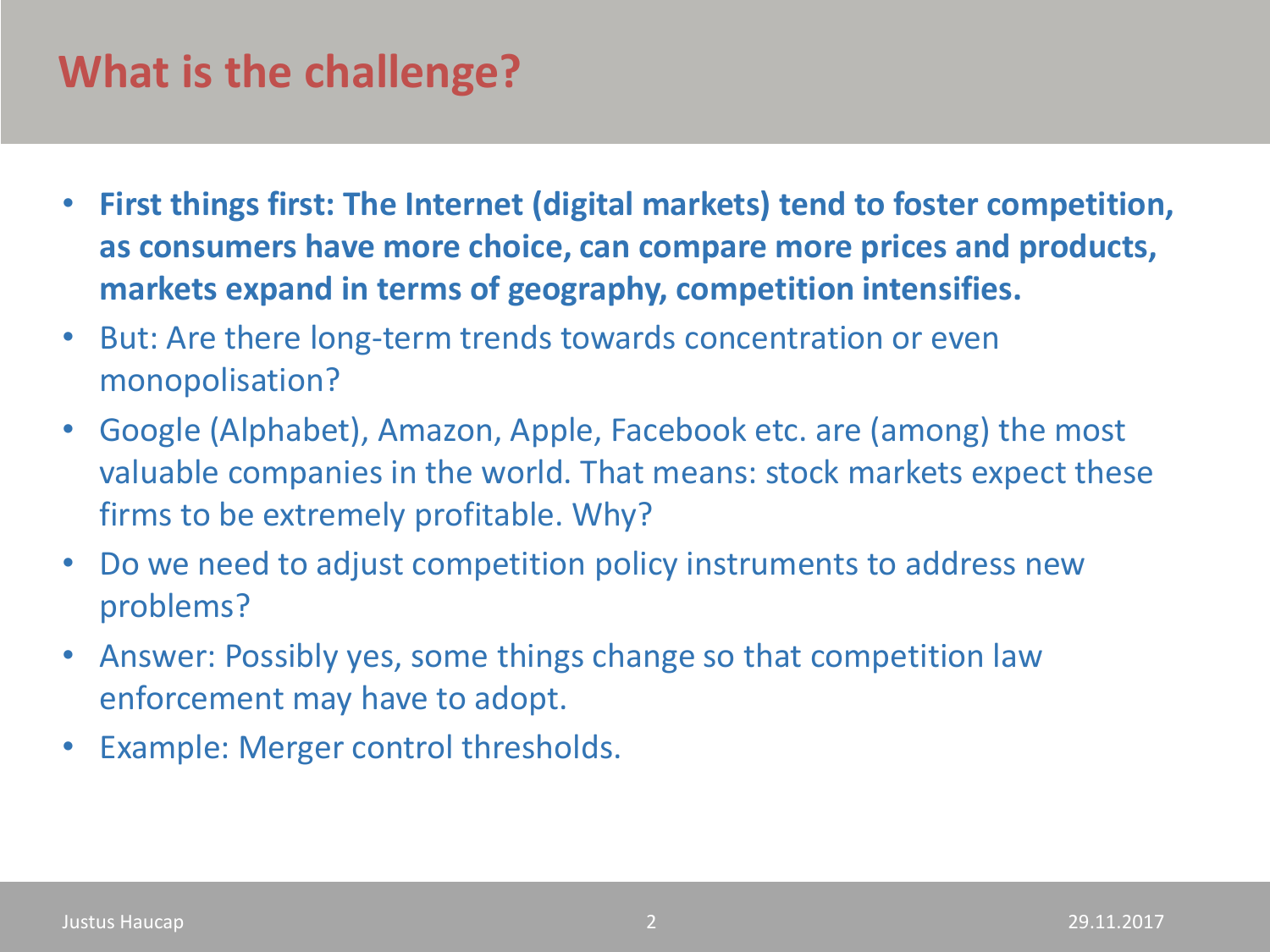### **Further challenges ahead**

- Can data resources turn out to be an essential facility? If so, how must they be shared? What about consumer privacy? The consent to grant firm A access to my personal data may not imply consent for firm B to access it.
- Should privacy play a role in merger control? Imagine a hypothetical merger between a bank, an electricity retailer (with smart meters) and some grocery retailer….
- How can we define markets if users do not use money to pay? What does it mean, for example, to collect 5-10 % more data (in analogy to the SSNIP test)?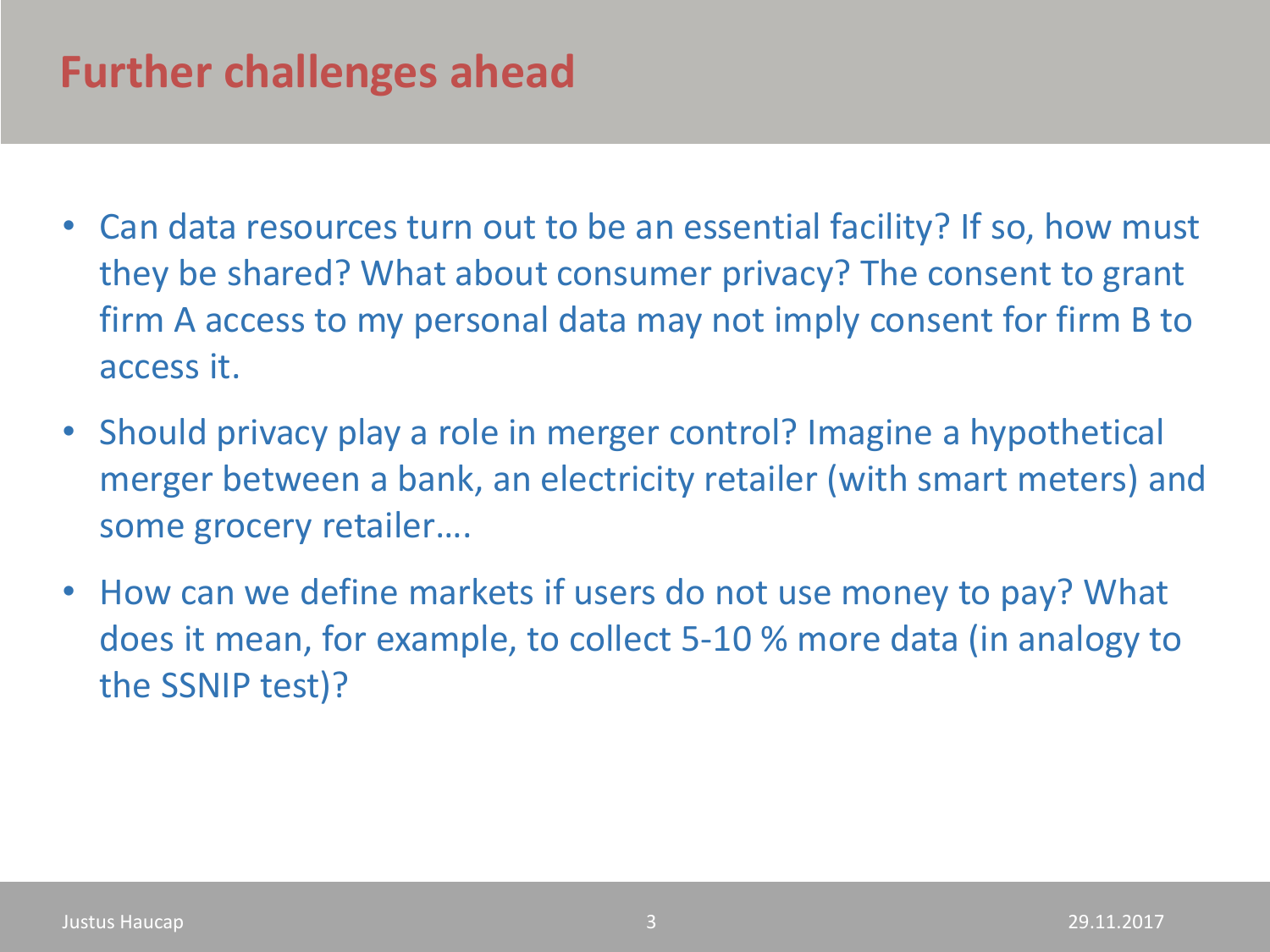### **Example: Market definition for search engines**

- Of course, Google is a multi-sided market / platform.
- Users (who search) and webpages are not charged any money (for generic search), which makes the SSNIP test practically impossible.
- Is there a distinct product market for general search? How would consumers substitute away from Google? (interchangeability).
- Where do consumers really search for products?
- Are Amazon, Wikipedia, IMDb, eBay, Facebook, LinkedIn, booking.com, inomics etc., search engines?
- Do people search for webpages ("general search") or do they search for information (or entertainment) ("content search")?
- The Commission focuses on technical aspects (e.g., in general versus specialised search) when delineating the market rather than (potential) consumer behaviour.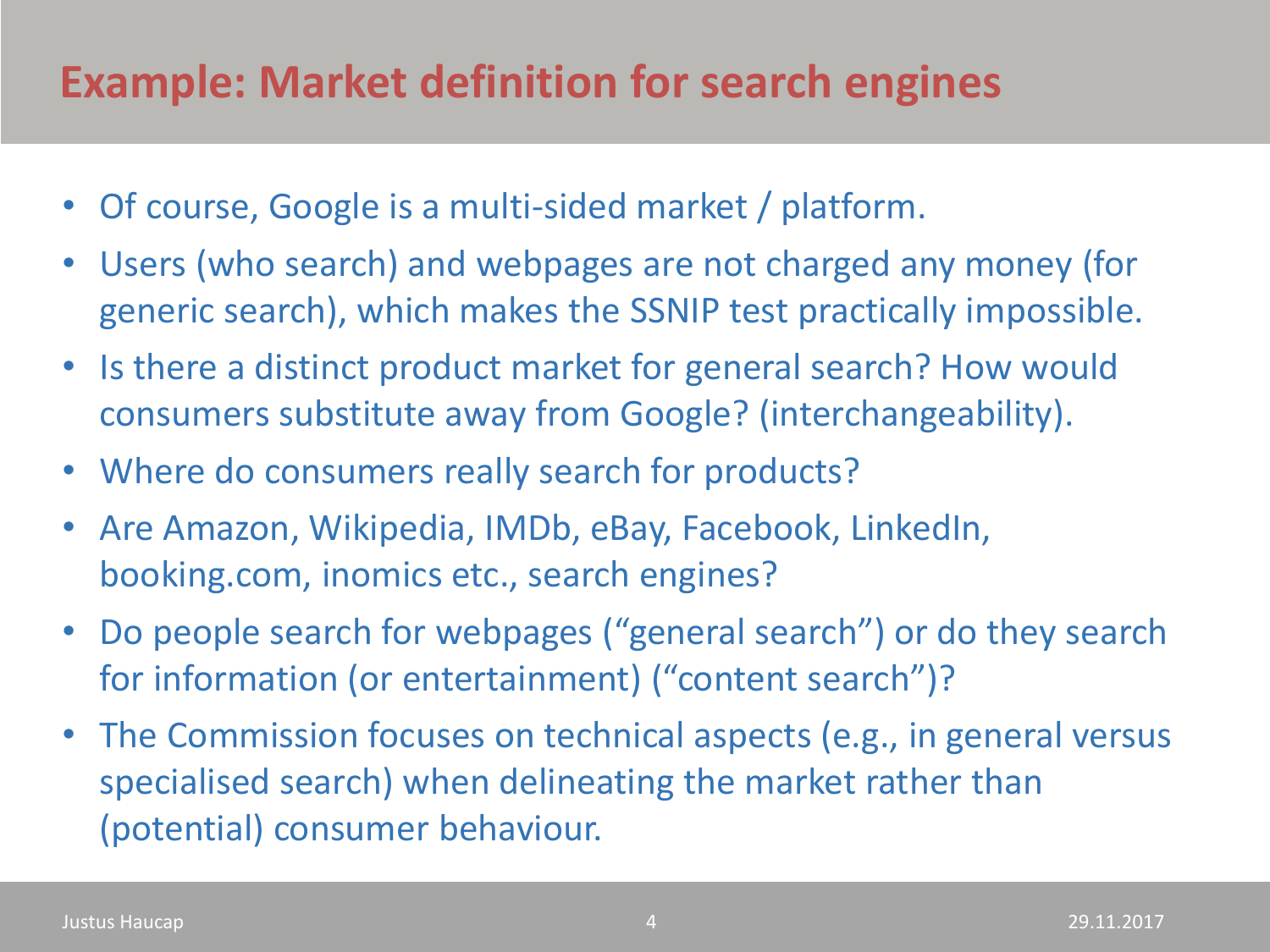### **Abuse in the market for comparison shopping services**

- Is displaying (effective) advertisements for Google shopping abusive?
- Crucial: What is the consumers' view? Do they realise this is advertisement? – Consumer protection versus competition policy.
- Is Google shopping an essential facility / bottleneck?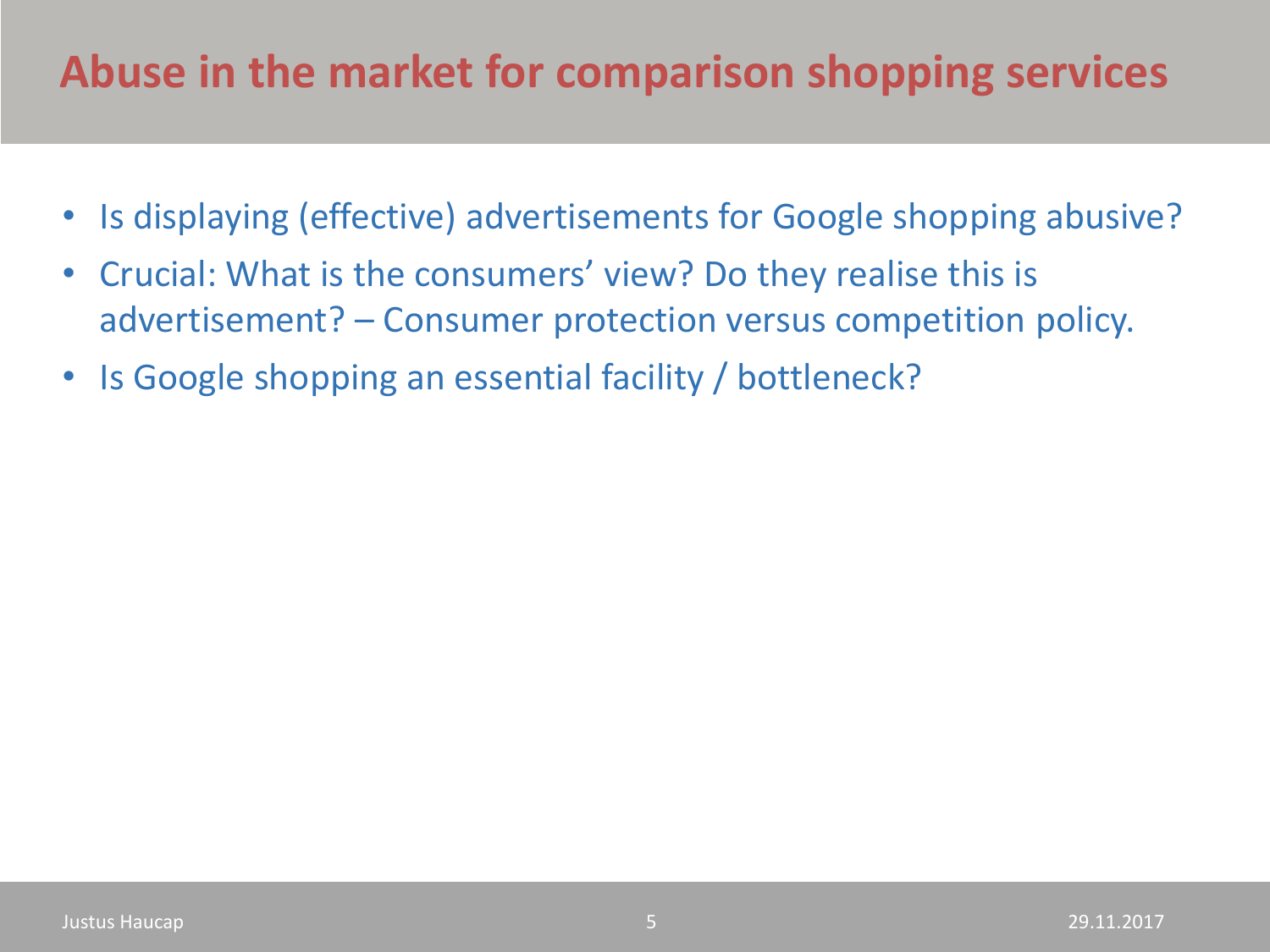### **Does Google bias (generic) search results?**

- Of course, this is utterly difficult to determine.
- But: At least at the margin Google should have an incentive to favour its own content / web pages.
- Has a used car dealer incentives to tell you the truth, the whole truth and nothing but the truth?
- But: Google's incentives to bias search results may actually be lower than those of its rivals due to media attention.
- In principle, larger search engines probably have lower incentives to bias their results as it will be discovered and spread more easily (through media coverage etc.) (who is interested in a tiny little webpage biasing results? – unlikely to be widely reported).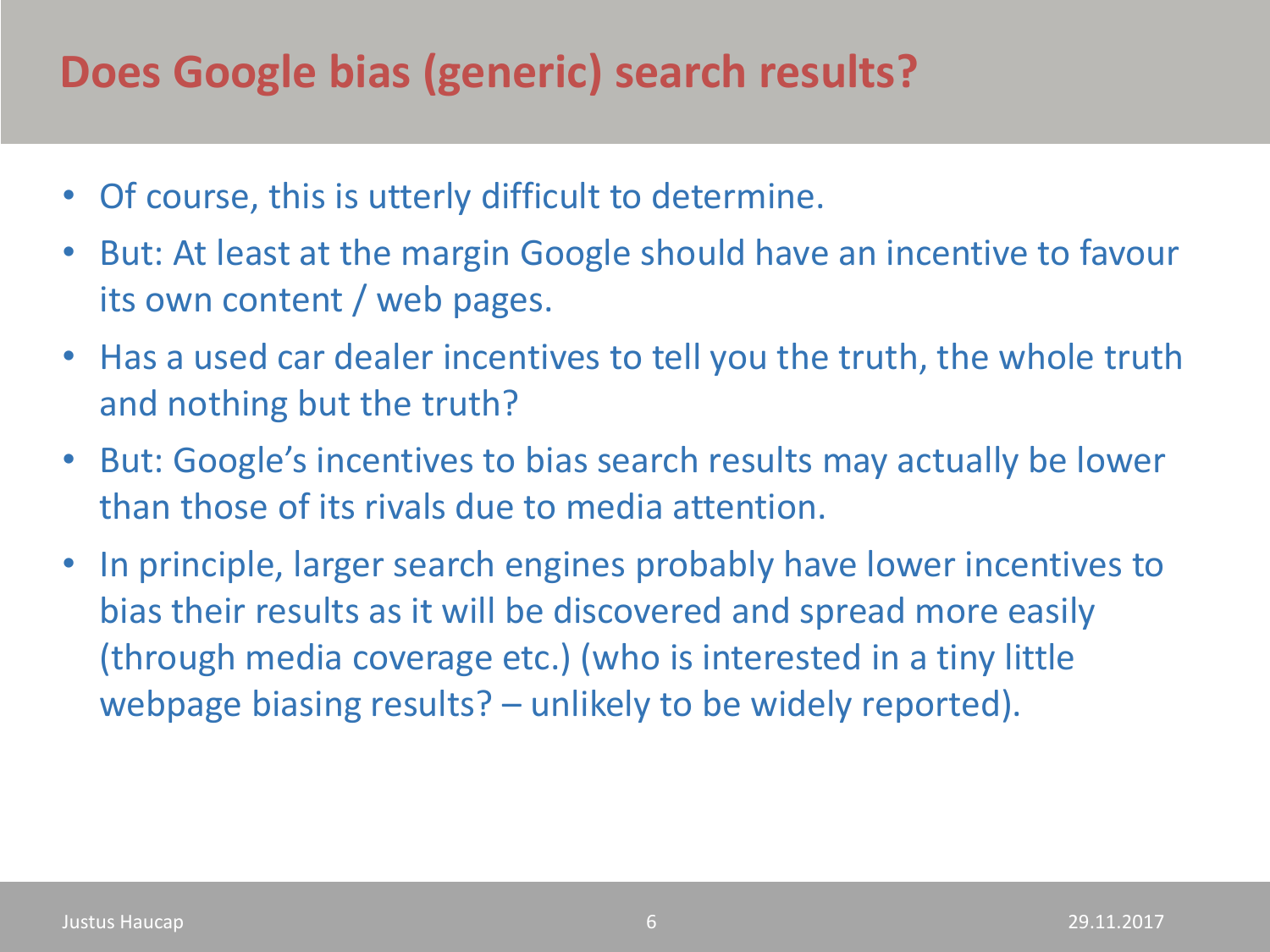### **Conclusions on Google**

- Unclear whether a distinct market for generic search exists.
- (Potential) substitution between generic and vertical search not clear.
- Also unclear why market places are not substitutes for comparison shopping sites.
- Dominance of Google shopping is not unambiguous.
- But: Incentive to bias search should exist, at least at the margin, but not necessarily a competition law problem (rather consumer protection).
- Is Google (Shopping) a bottleneck/essential facility? At best unclear.
- Remedies are difficult to impose, and can be highly political.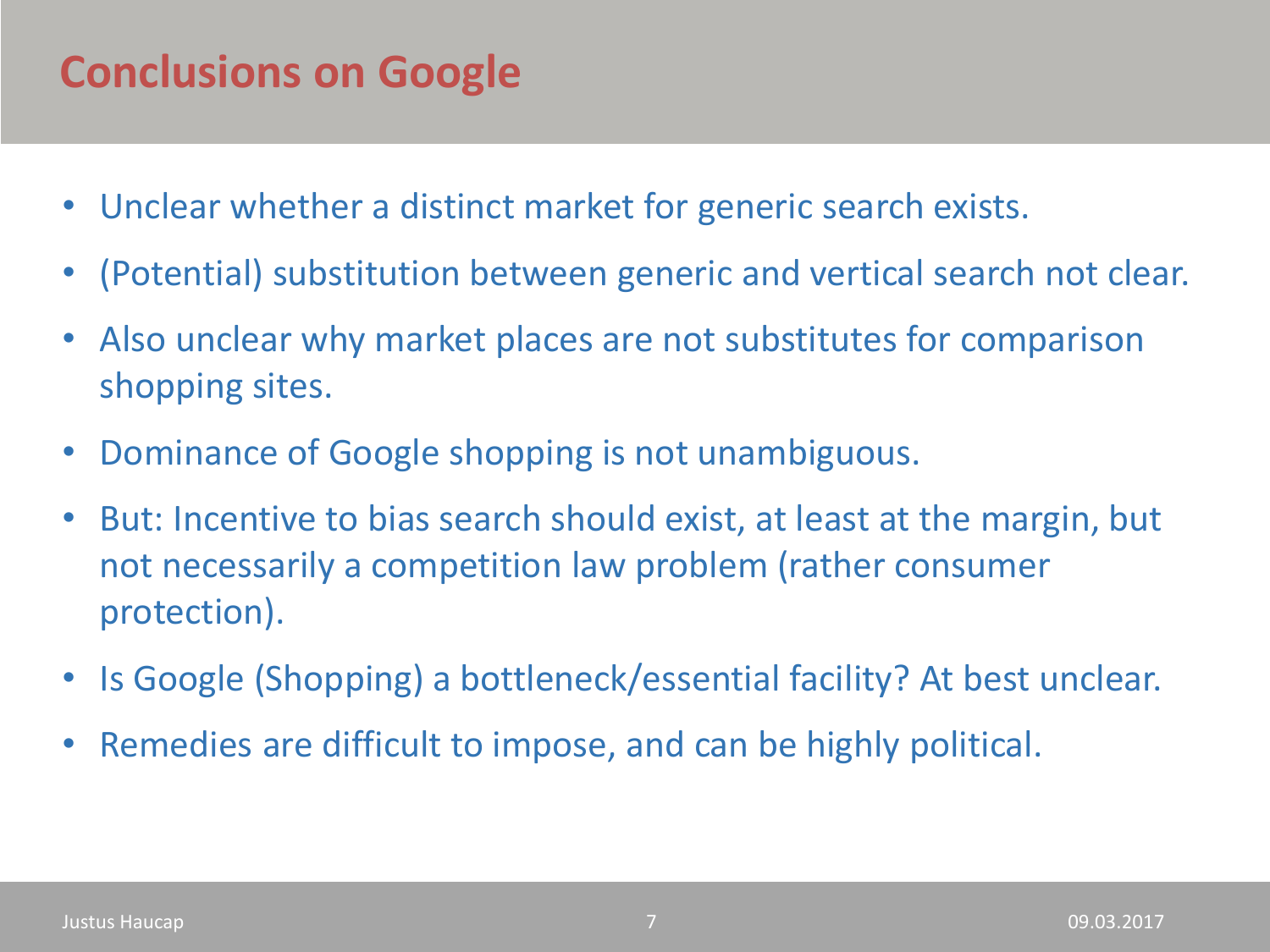### **Vertical restraints for ecommerce**

- Quantitative restrictions for online retailing,
- Price discrimination between online- und offline sales ("dual pricing systems"),
- Complete ban of online sales,
- Across platform parity agreements (APPA) a special form of most-favoured customer clause (e.g., booking).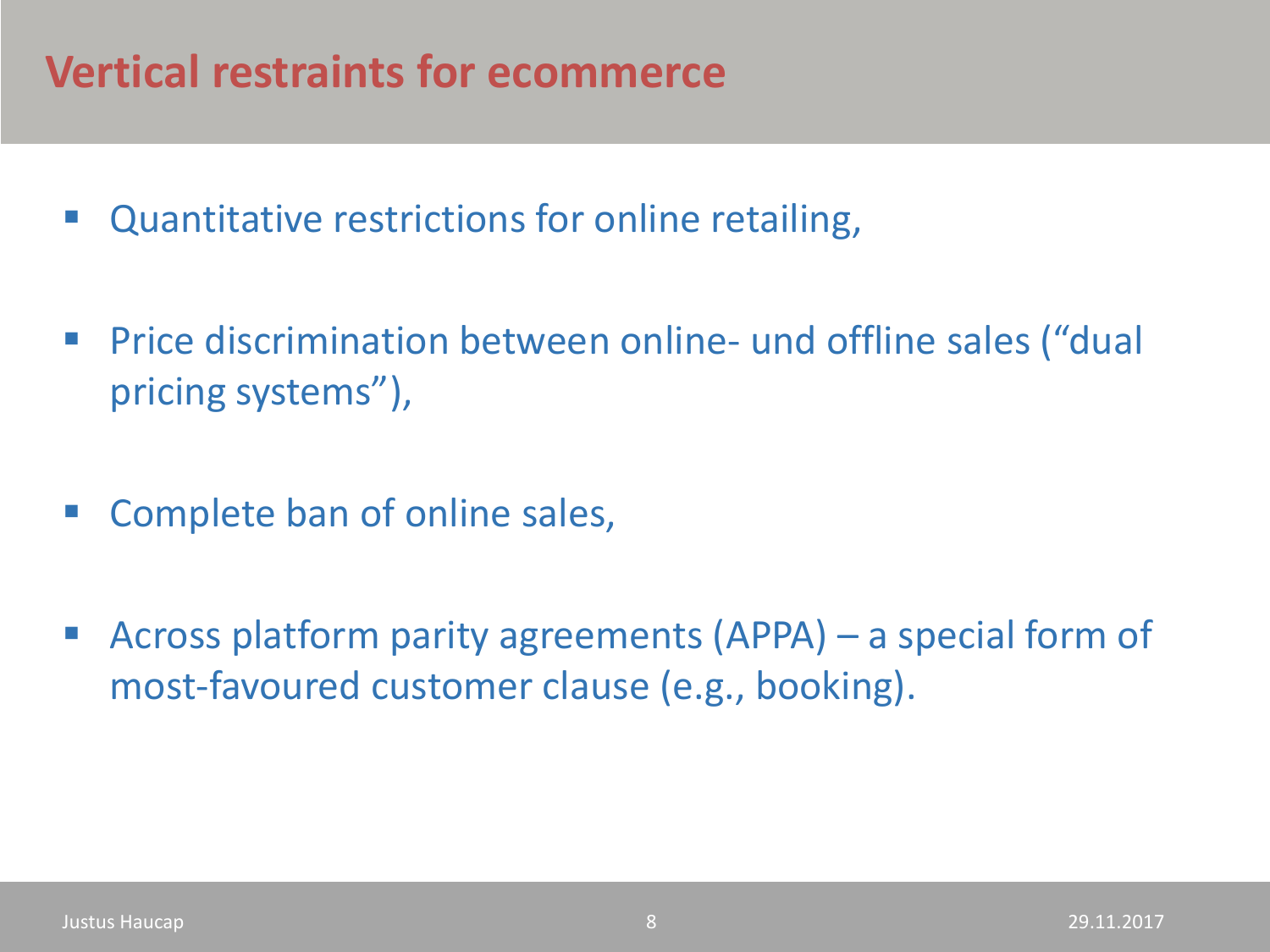### **Economic explanations for vertical restraints in general**

#### **Core questions in competition economics:**

- Why do special ("non-standard") agreements exist?
- What effects do these agreements have?

#### **Economic explanation (quite general):**

- Power (here: securing or extending market power)
- Efficiency (overcoming coordination problems)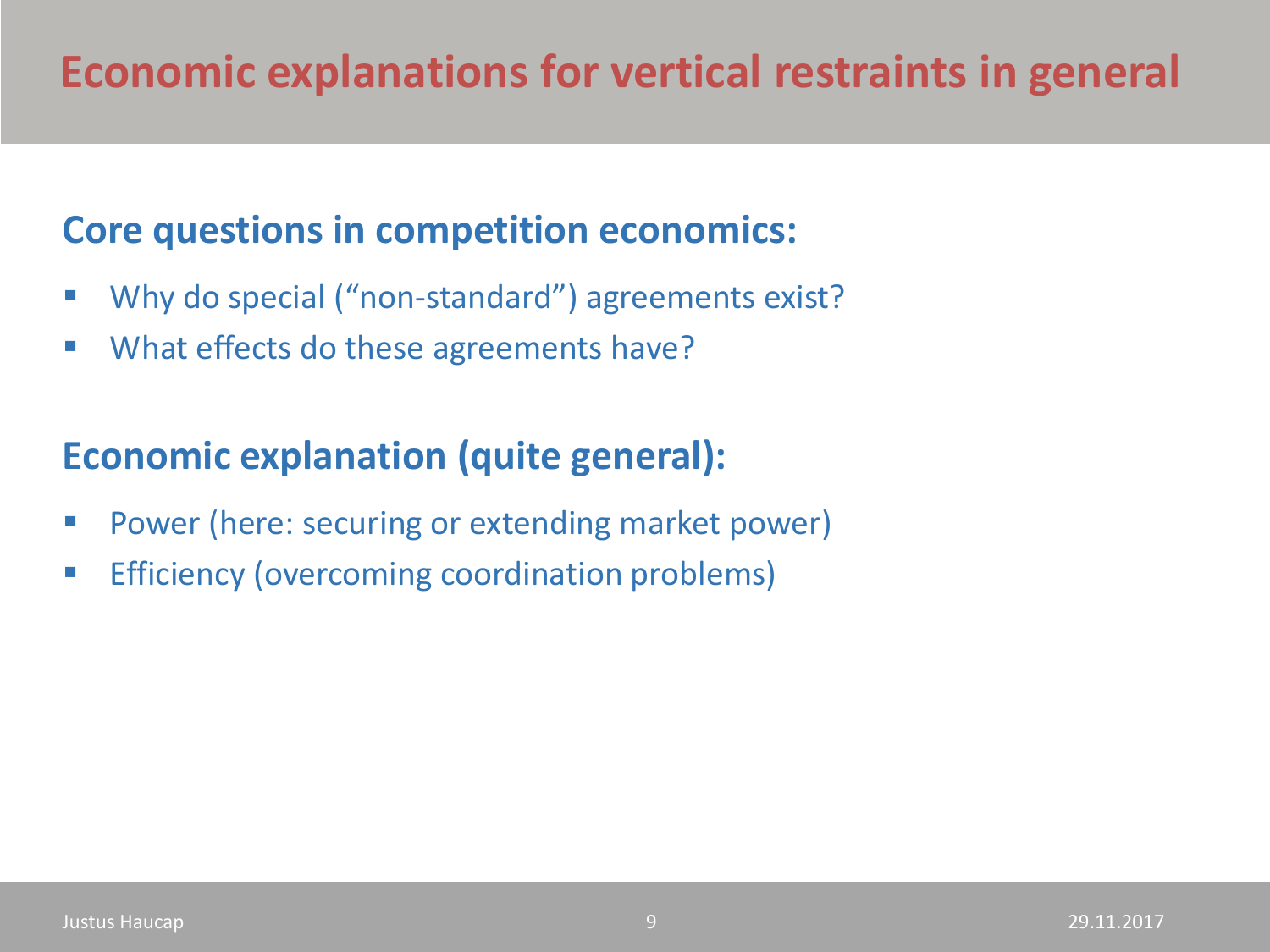### **Theories of harm / anti-competitive effects**

1. Foreclosure (VR as a barrier to entry or to expansion) Esp: Exclusivity clauses and APPA

- 2. Collusion enhancing effects e.g.: Increased market transparency with resale price maintenance (RPM), potential "star cartels"
- 3. Further competition reducing effects E.g., lower incentives to price aggressively with exclusivity clauses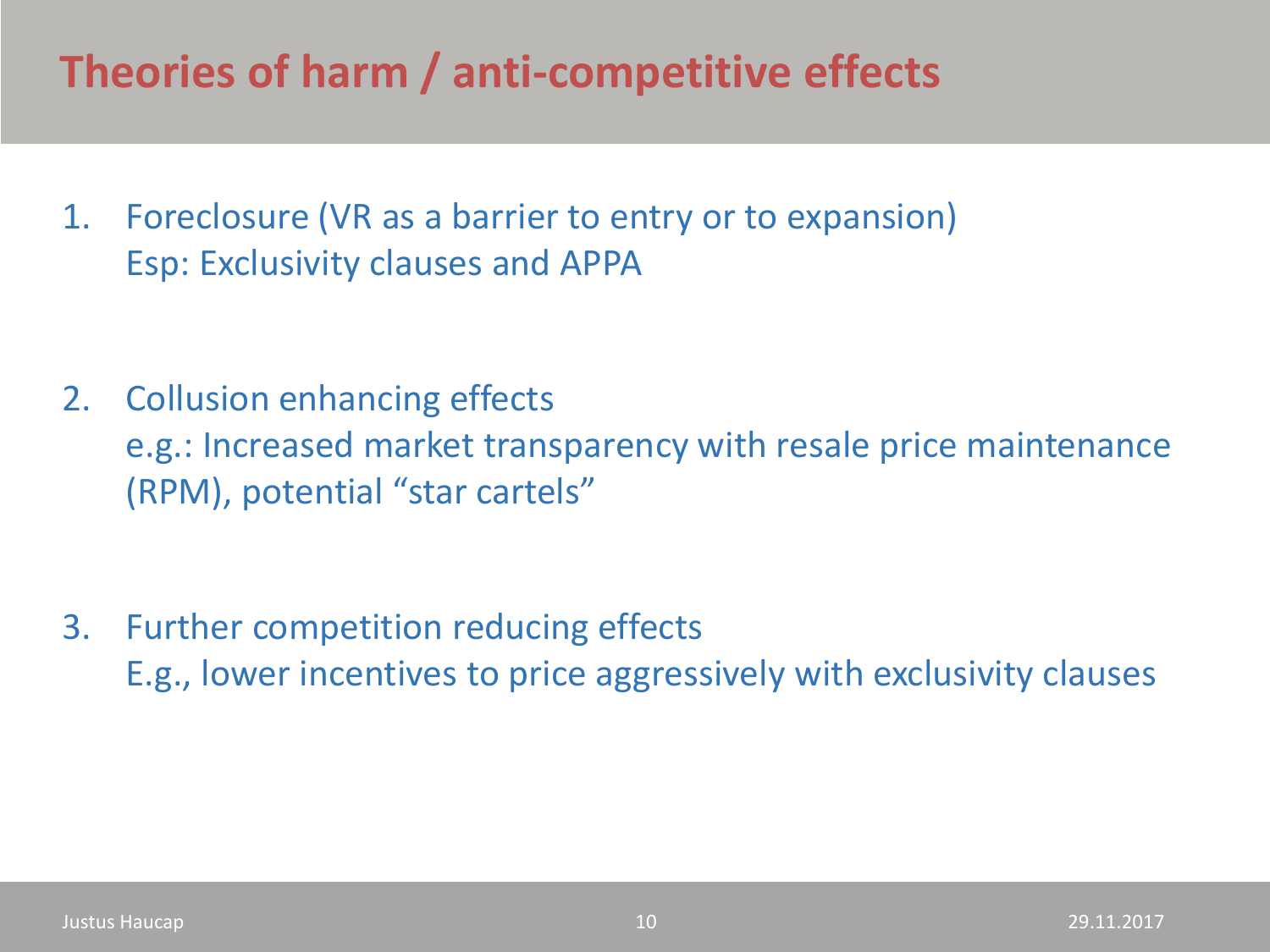Why do manufacturers want to soften retail competition? Or: Why do I want to expose "my" retailers to softer competition?

- (Broad) stationary presence may have a value for manufacturers (e.g., window shopping),
- The (luxury) image may depend on the distribution channel,
- Rebates /price differentiation between retailers is becoming indirectly more transparent – opportunities for price differentiation may be reduced.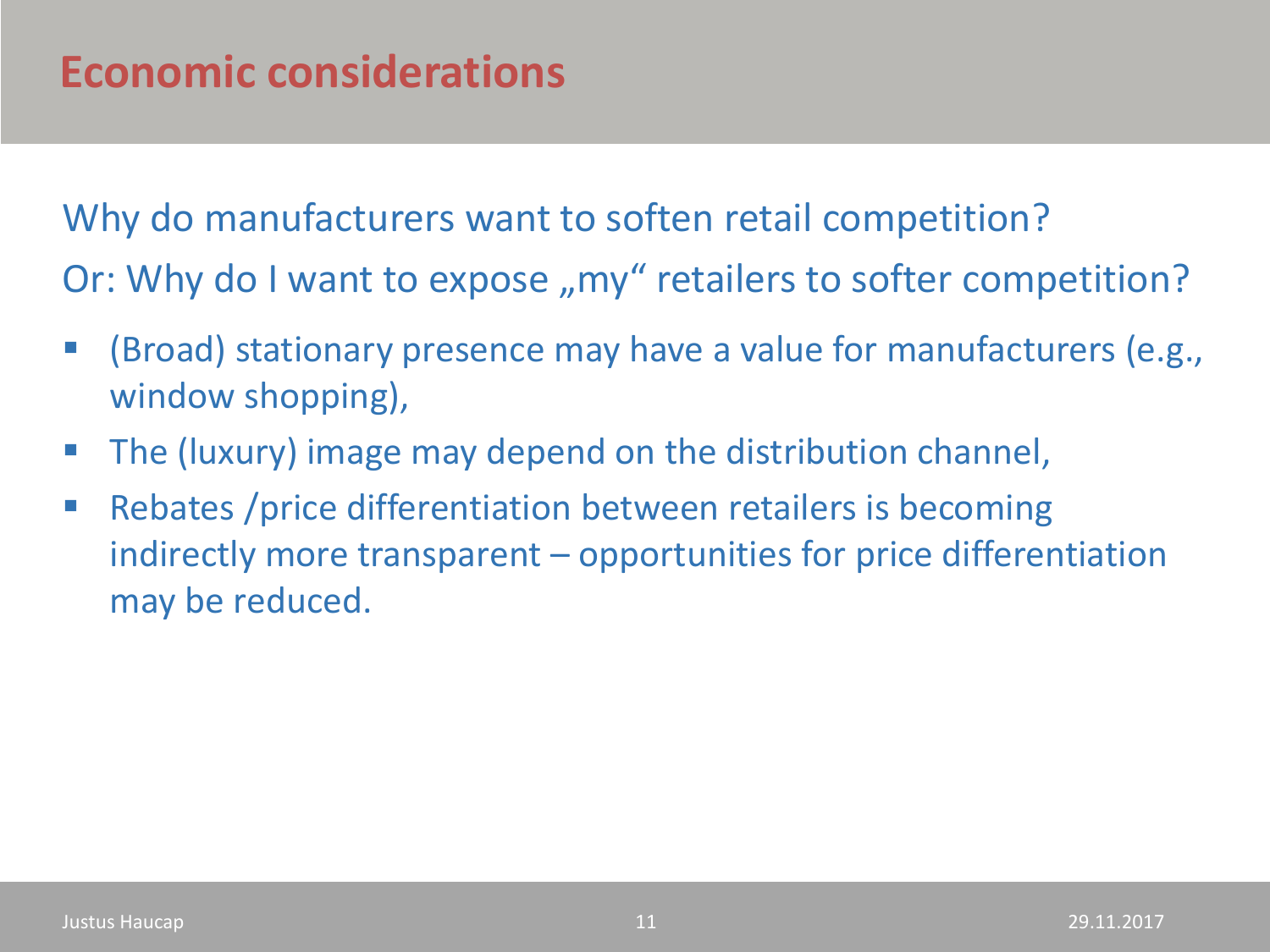#### Many cases concerns luxury or high value products.

- Yves Saint Laurent perfumes (YSLP): Online sales only by dealers with stationary presence is ok, (EU Commission)
- Pierre Fabre: Ban of online sales is core restriction. Efficiencies could not be demonstrated.
- Bijourama/Festina: Pure online retailers without a stationary presence can be excluded from a distribution system.
- PMC Distribution/Pacific Creátion: Online sales of non-authorised dealers can be subjected to damage claims.
- Makro/Beauté Prestige: Ban of Internet sales for high-valued perfumes is ok (Belgium 2002).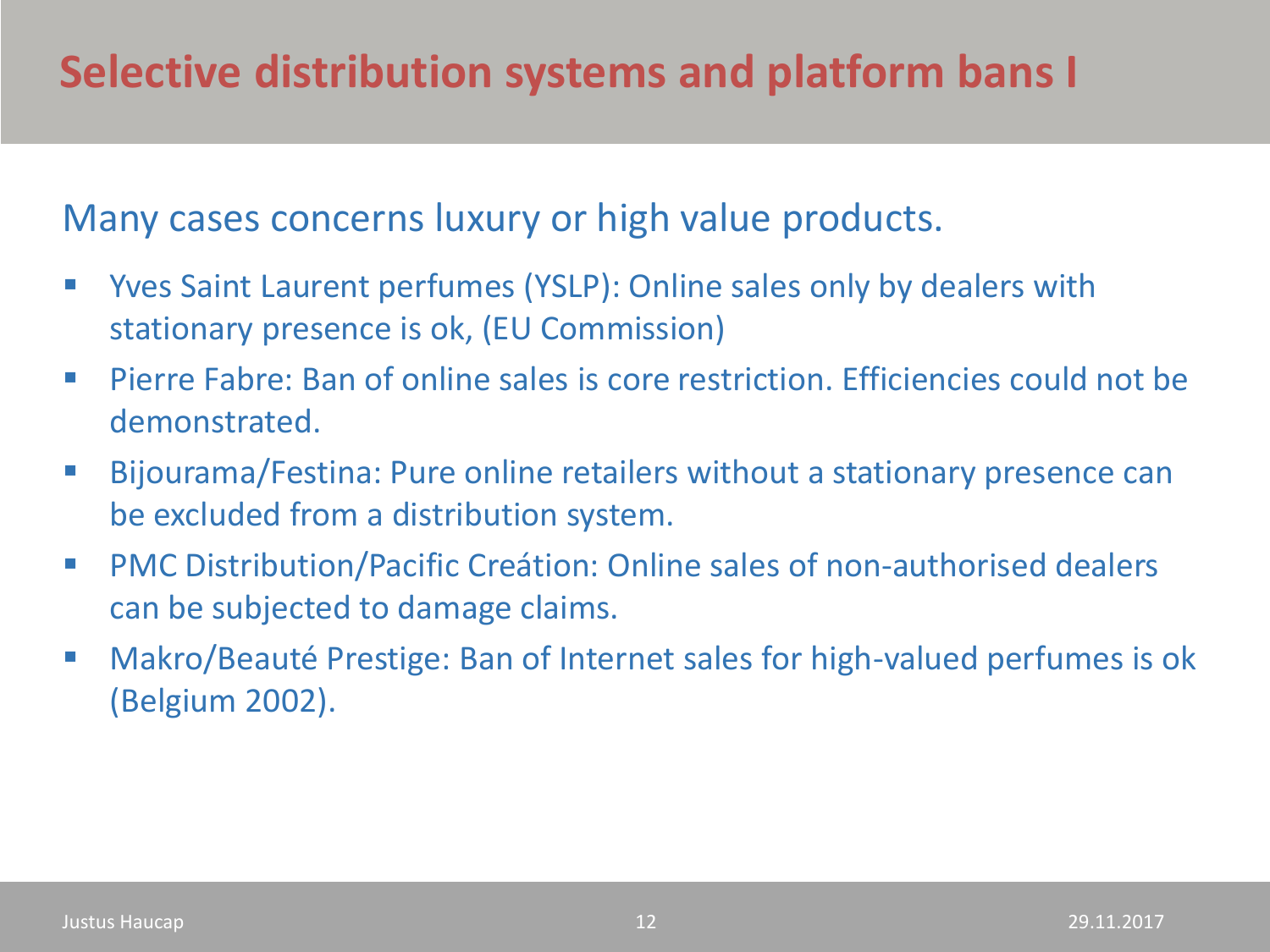### **Selective distribution systems and platform bans II**

- Bose, Focal JM Lab, Triangle Industries, Bang & Olufsen: Online distribution by authorised dealers may not be banned altogether.
- Germany: Adidas, backpacks, running shoes (Acsis), Lego toys.
- Dual pricing systems: According to the Bundeskartellamt they are only justified if the costs of online and offline sales differ for the manufacturer (e.g., due to complaint management), other "value added" (e.g., contribution to brand image) not accepted so far.
- From an economic point of view this attitude is not without problems.
- Consideration: A high price or exclusivity can, for luxury goods, be part of a brand image.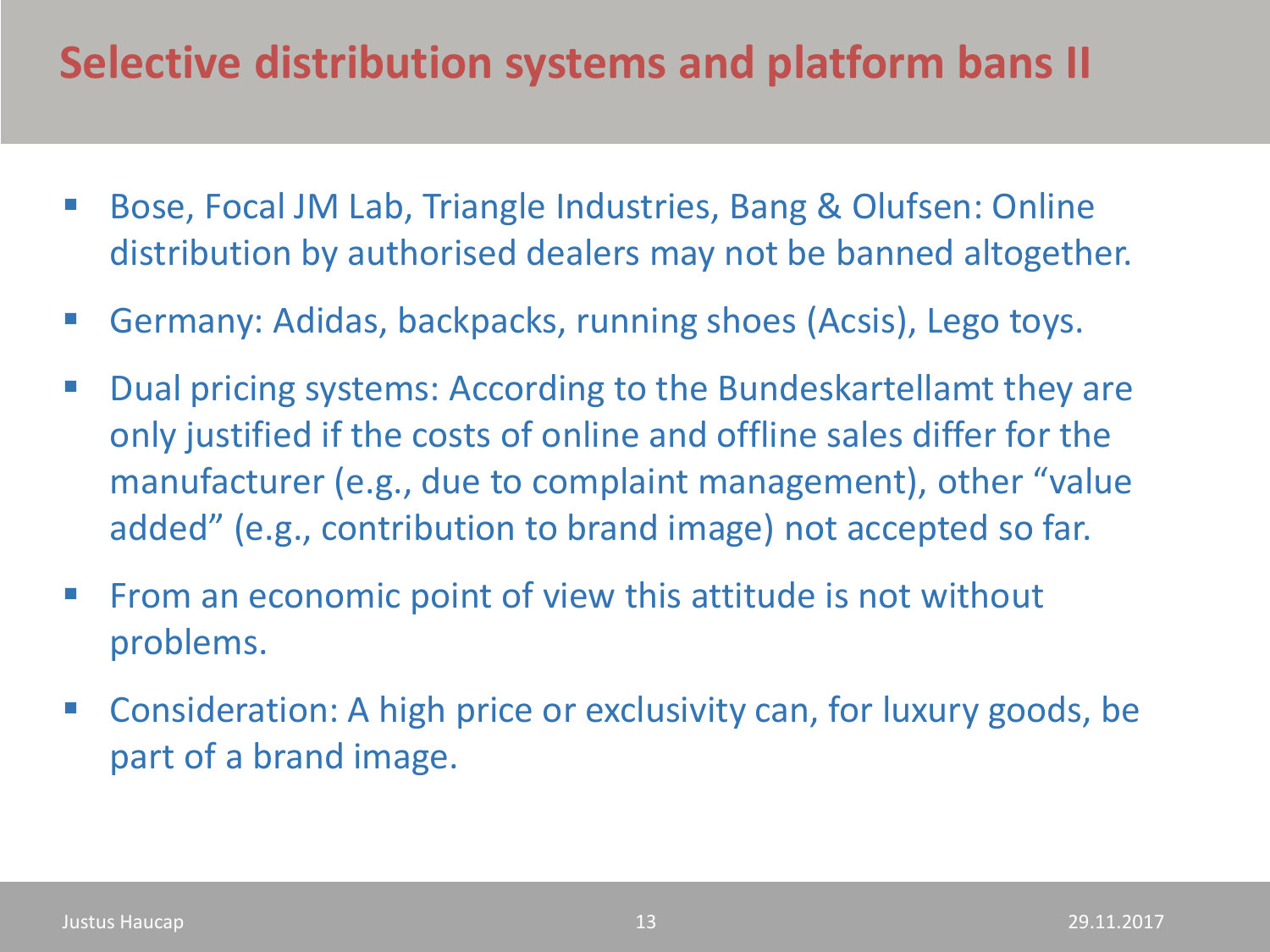### **Final remarks on vertical restaints for online sales**

- Main arguments in favour of efficiencies regarding vertical restraints of online sales are specific investments and free-riding, sometimes possibly brand image (luxury products).
- In this context, it may make sense to demand a stationary presence and to limit the extent of online sales.
- It is not clear that banning online sales should be viewed as a core restriction (as it primarily limits intra-brand competition).
- Also dual pricing (wholesale price discrimination) should not be prohibited per se.
- **E** Question: Which alternative mode of organizations may emerge (agency models, flagship stores)?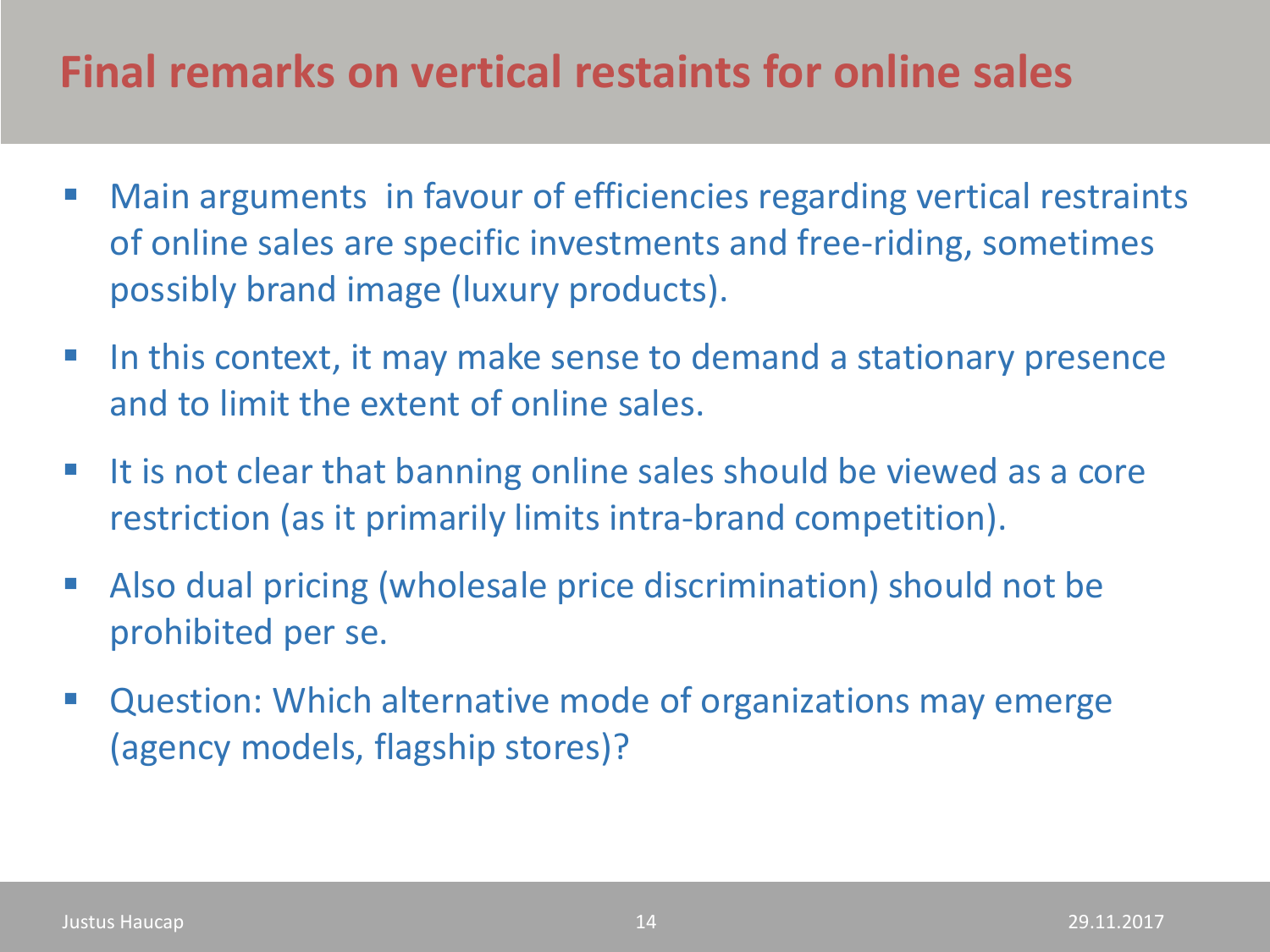### **Literature advertising**

- Haucap, J. & T. Stühmeier (2016), "Competition and Antitrust in Internet Markets", in: J. Bauer & M. Latzer (eds.), *Handbook on the Economics of the Internet*, Edward Elgar: Cheltenham.
- Haucap, J. & U. Heimeshoff (2014), "Google, Facebook, Amazon, eBay: Is the Internet Driving Competition or Market Monopolization?", in: *International Economics and Economic Policy* 11, 49-61.
- Dertwinkel-Kalt, M., J. Haucap & C. Wey (2015), "Procompetitive Dual Pricing", in: *European Journal of Law and Economics*.